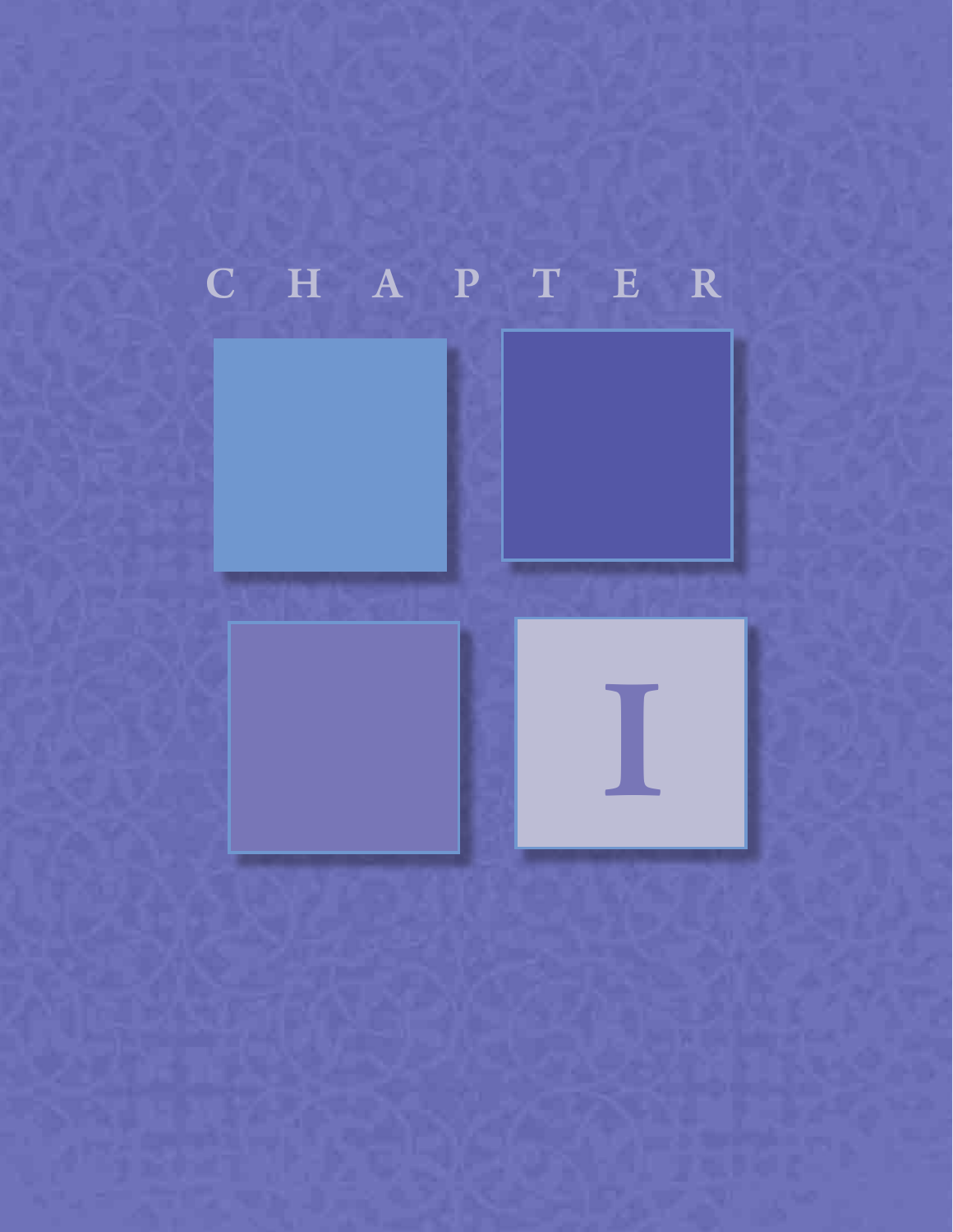

**1.** Read Luke 1, or listen to it with the YouVersion Bible app, before beginning to answer the questions.

**2.** In verses 1-4, what did Luke say was his purpose for writing?

- **3.** Where did Luke get his information?
- **4.** In our judicial system an eyewitness account is considered a powerful piece of evidence, define the term "eyewitness account."
- **5.** According to 2 Corinthians 13:1, what settles a matter?
- **6.** Luke 1:1-4 NIV

|  | Many have undertaken to<br>among us, 2 just as they were<br>and |          | an account of the things that have been |                                                            |
|--|-----------------------------------------------------------------|----------|-----------------------------------------|------------------------------------------------------------|
|  |                                                                 |          |                                         | to us by those who from the first were                     |
|  |                                                                 |          |                                         | of the word. 3 With this in mind, since I myself have care |
|  | fully                                                           | from the |                                         | , I too decided to write an                                |
|  | for you, most excellent                                         |          |                                         | 4 so that you may know the certainty                       |

of the things you have been taught.

- **7.** The person named in verse 3 is Theophilus. The meaning of this name is *"One who loves God."* Luke may have been writing to a particular person, or perhaps it is a name given to all who desire to know God in a deeper way. Even though I believe it was originally written to a particular person, could this describe you?
- **8.** What facts about Theophilus can be gleaned from verses 3-4?
- **9.** Read verse 5, what is the time setting?
- **10.** We are introduced to three very important characters in verses 5-7; add any facts you glean from the verses.

| Herod | Zechariah | Elizabeth |
|-------|-----------|-----------|
|       |           |           |
|       |           |           |
|       |           |           |
|       |           |           |



- **11.** How was Zechariah chosen on this day to be the priest burning incense in the temple?
- **12.** What unexpected special blessing occurred while Zechariah was at the altar of incense?
- **13.** What was Zechariah's response to seeing someone suddenly standing beside the altar?

What might his response, and the fact that he is standing before the altar of incense, imply about unexpected visitor?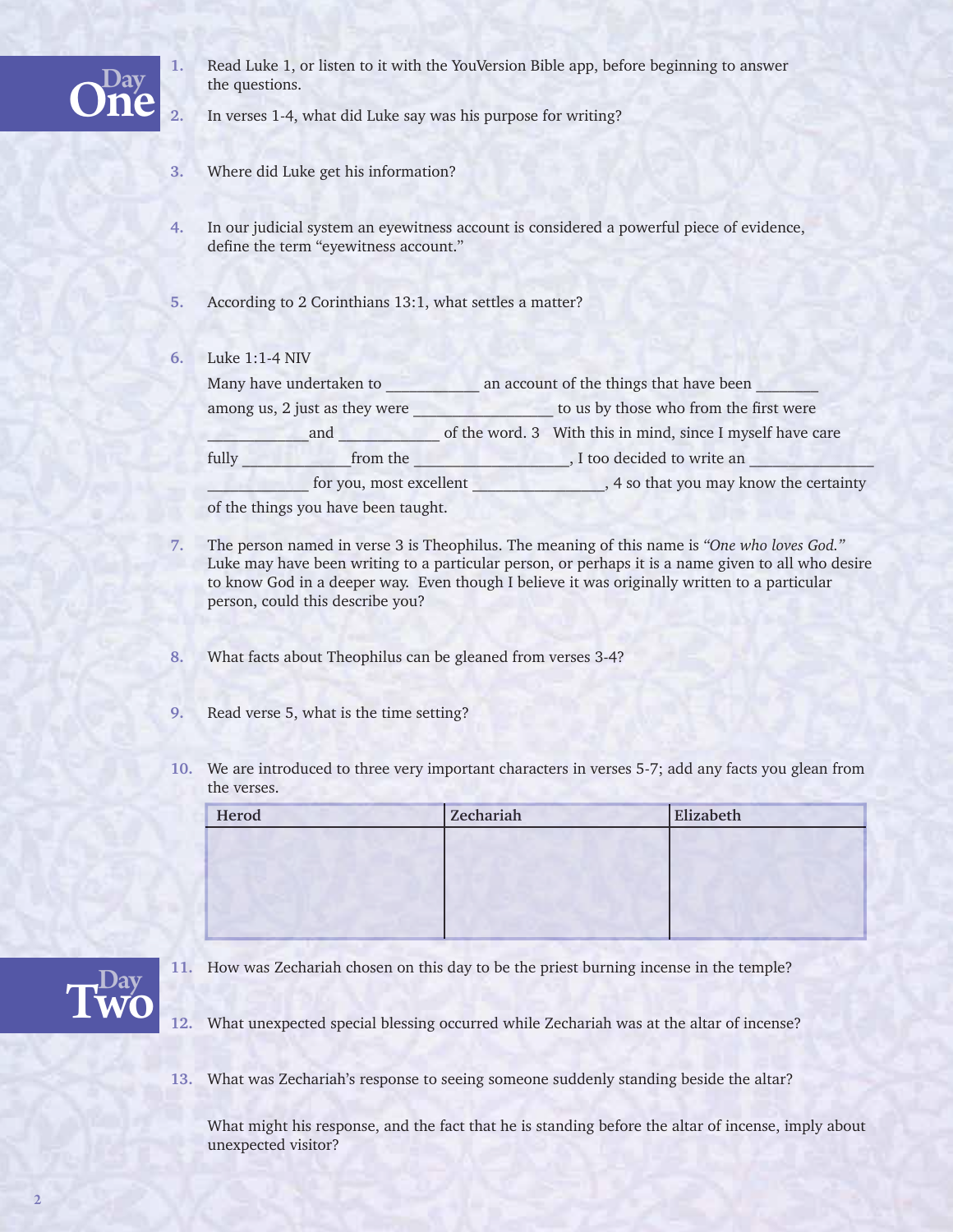**14.** Read Hebrews 1:14 and Luke 2:10. In one word state the purpose angels are serving in each verse?

Hebrews 1:14 says, *"Are not all angels ministering spirits sent to serve those who will inherit salvation?"*

Luke 2:10 *But the angel said to them, "Do not be afraid. I bring you good news of great joy that will be for all the people."*

- **15.** Zechariah receives some very good news that day. What did the angel tell him? Write all the facts you see in verses 11-17 concerning this promised blessing.
- **16.** Zechariah asked a question of the angel. What was wrong with his question?

Think back, who was responsible for the lot falling on Zechariah that day?

Think about where he is standing and with whom he is conversing. What did his question show?

- **17.** God is able to do all things, according to his will and his timing. Stop for just a few minutes. What great need would you like to see God meet?
- 18. Do you believe it is God who has you studying this chapter today?

Is it by coincidence or divine direction? Oh, my precious friend, God is no respecter of persons, He wants you to trust him.

- **19.** Have you ever felt like you have received a clear word from God and yet, you struggled to believe?
- **20.** The angel tells Zechariah his name. What was his name?

## Three

**21.** There are only three angels named specifically in God's word.

| Which angel is named? | What facts do you see concerning each of these angels?      |
|-----------------------|-------------------------------------------------------------|
| Luke $1:19$           |                                                             |
| Jude $1:9$            |                                                             |
| Revelation 12:7       |                                                             |
| Isaiah 14:12-15       | (King James Version specifically names him in these verses) |

**22.** Zechariah is unable to speak when he came out of the temple that day. Why did this happen?

**23.** Read Luke 1:25. What was Elizabeth's response to conceiving a child in her old age?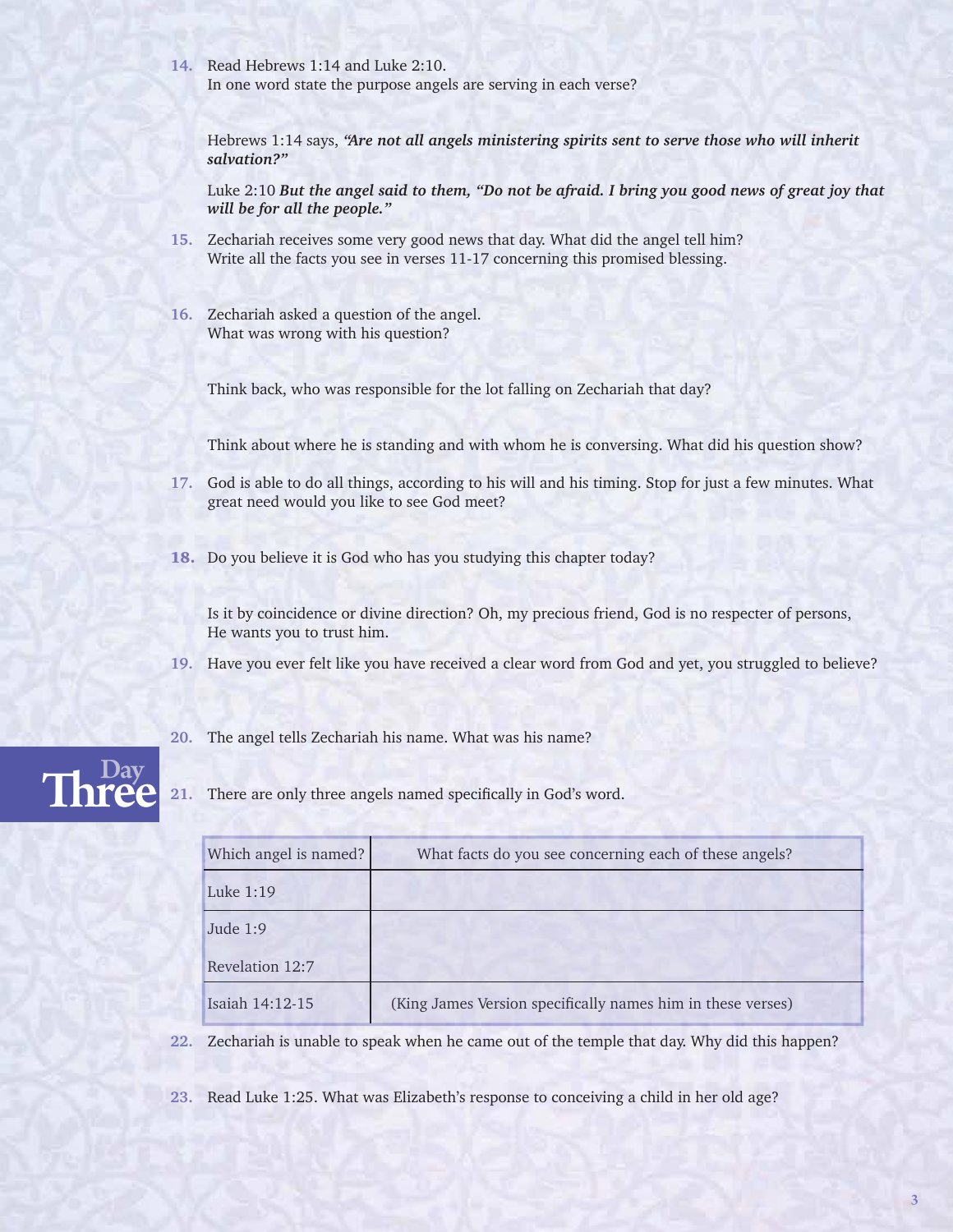**24.** In verses 26-33 we see the angel, Gabriel, once again. Where is he this time?

Who sent Gabriel with a message?

Who does he meet?

What news does he bring her?

**25.** Luke 1:27 tells us Joseph is a descendant of which kingly line?

According to Luke 1:5 Zacharias was a descendant of which priestly division?

- **26.** We are introduced to Mary here. What did you learn about her?
- **27.** The angel tells Mary she will give birth to a son and will call him \_\_\_\_\_\_\_\_\_\_\_. This name means "the LORD saves." Write down everything the angel told Mary about Jesus, in verses 31-35.



**28.** Mary is, understandably, a bit confused by the angel's news. What is the obvious problem?

**29.** Has God ever called you to do something seemingly impossible?

Read these verses below, what can we be sure of?

## Ephesians 2:10

*For we are God's handiwork, created in Christ Jesus to do good works, which God prepared in advance for us to do.*

## Hebrews 13:20-21

*Now may the God of peace, who through the blood of the eternal covenant brought back from the dead our Lord Jesus, that great Shepherd of the sheep, 21 equip you with everything good for doing his will, and may he work in us what is pleasing to him, through Jesus Christ, to whom be glory for ever and ever.*

Philippians 4:13 *I can do all this through him who gives me strength.*

**30.** The angel addresses Mary's concern. What did he explain to her about the events to come?

Read Luke 1:38, do you think she understood everything the angel said to her?

Read Romans 12:1, was this the attitude of Mary's heart?

Romans 12:1 *Therefore, I urge you, brothers and sisters, in view of God's mercy, to offer your bodies as a living sacrifice, holy and pleasing to God—this is your true and proper worship.*

- **31.** Gabriel tells Mary her relative, Elizabeth, is expecting a child. Read Luke 1:37, what important truth does Gabriel share with Mary?
- **32.** This is a good place to pause and make a personal application. Has God spoken to your heart or given you a promise through His word?

According to Luke 1:37, what truth can we stand on?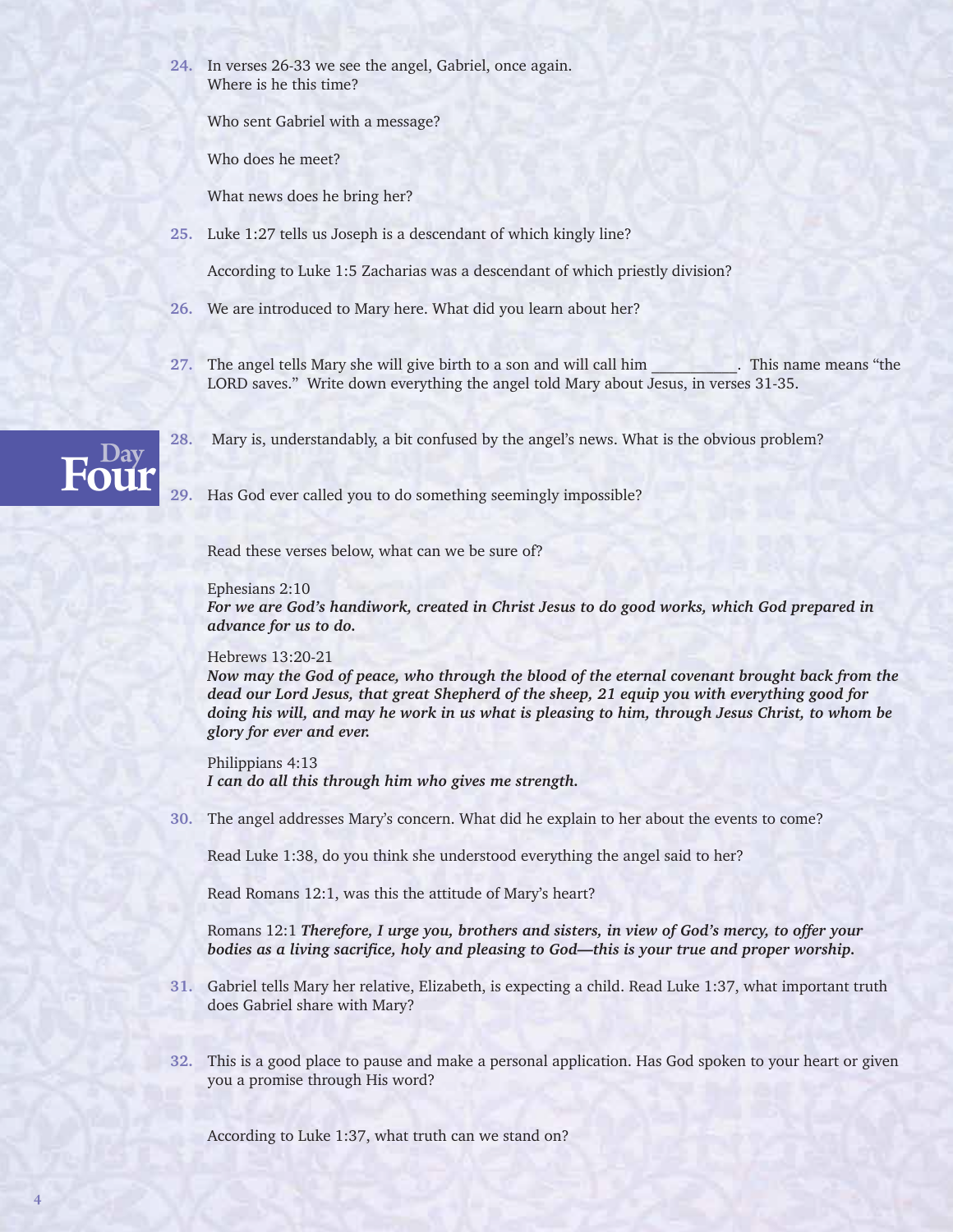**33.** In Luke 1:39-45, we see Mary quickly went to see her cousin Elizabeth. Elizabeth was filled with the Holy Spirit. Even before these women had talked, what did Elizabeth know?

How did Elizabeth say she knew?

**34.** After reading Luke 1:46-55, how would you describe the song on Mary's heart?

What is her heart focused on?

**35.** Does any part of Mary's song sound like the song in your heart today?

 Even if you are walking through a very difficult season, my sweet friend, focusing on the goodness, kindness, patience and might of our heavenly Father is not only possible, it is imperative. Go back and read verses 46-55 once again and highlight any phrase that speaks to your heart. This is not merely "pie in the sky" attitude. It is focusing our mind and heart on truth and allowing it to give us strength.

- **36.** Luke 1:57-80 tells of the birth of the baby born to Zechariah and Elizabeth. What is the response of their neighbors and friends, to this child of their old age?
- **37.** As was the custom and tradition of the Jews, they took the baby to have him circumcised when he was 8 days old. At this time, he would have been given his name. What did Elizabeth say his name was to be?
- **38.** Remember Zechariah has not been able to speak for several months. Those performing this religious ceremony were unsure this was the name he should be given. What caused them concern?
- **39.** Zechariah, in obedience to God, named the child John. What happened which caused the people to be filled with awe and wonder at this child?
- **40.** In verses 68-79, we read what has come to be known as Zechariah's song. I do not know if he actually sang this song that day or if he simply spoke it. Scripture tells us he was filled with the Holy Spirit and praised the Lord. What did you learn about the Lord in verse 68?
- **41.** Define these words.
	- Redemption
	- Salvation
	- Mercy

Five

- Covenant
- Oath
- Rescue
- Righteousness
- **42.** Although God has infinite power to do as he will, at any moment, he chooses to use us to carry out his plans. Zechariah praised God for his son. What great purpose would John serve, according to Luke 1:76-79
- **43.** What final facts may be gleaned from Luke 1:80, concerning the man, John?

5